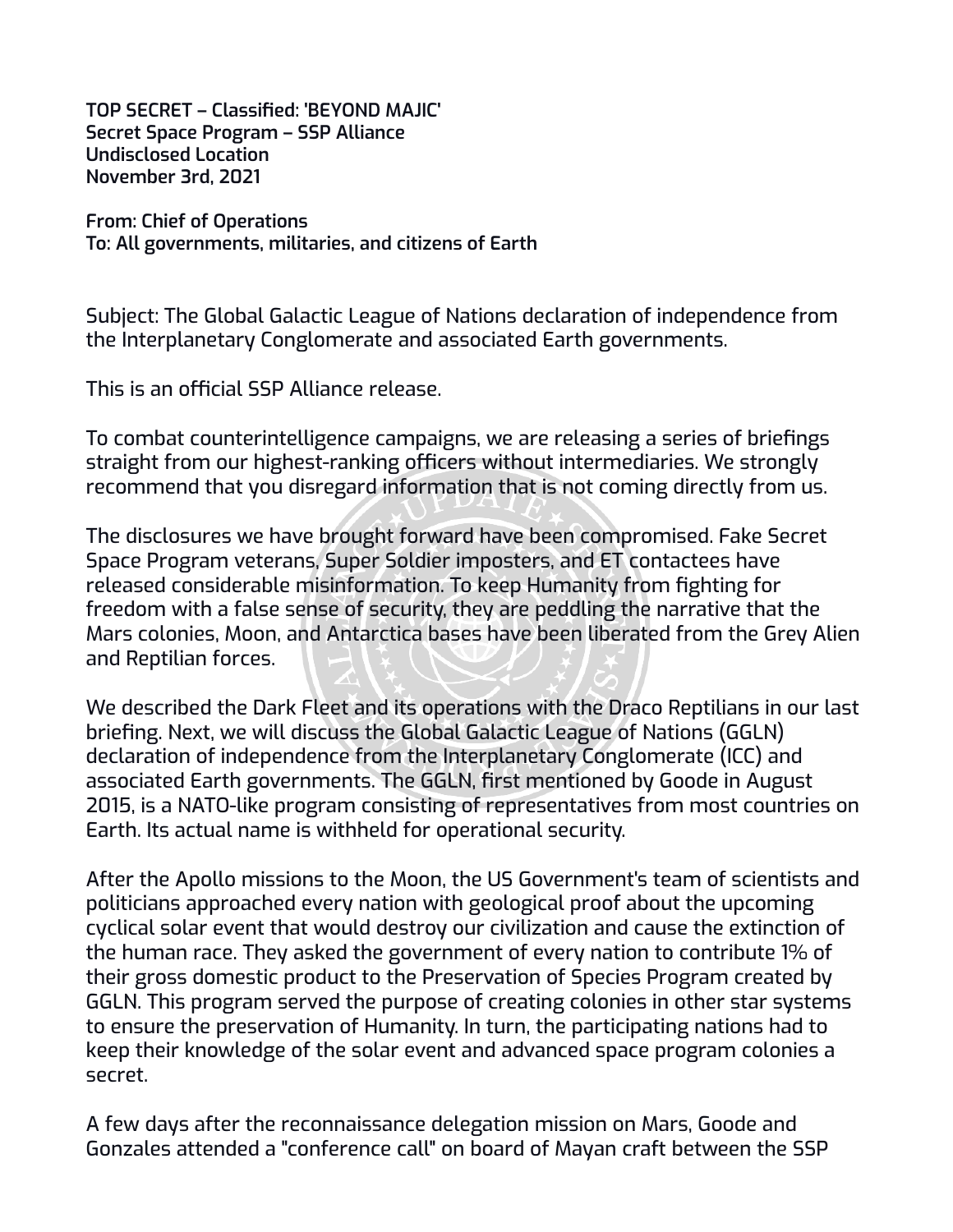Alliance liaisons and two former GGLN leaders. They were introduced to Raymond, Director of Science and Technology Development, and Anya, Director of Colonial Security. Both were Caucasian, in their late 50's or early 60's, and dressed in dark blue jumpsuits without military designation patches. Both served the GGLN in one of the most remote colony outposts at the edge of our Galaxy.

Anya briefly described the GGLN history and the hardships participants encountered on various star systems while establishing colonies under the "Preservation of Species" mandate. Over decades of development, the cities and the population in these star systems grew steadily and closely mirrored Earth's infrastructure.

Anya explained that the ICC gave the GGLN advanced technologies, which GGLN further developed. They were on the verge of breakthroughs that would have brought humans to the same level of technological development as some of the most advanced extraterrestrial civilizations in our Galaxy. The GGLN Science and Technology groups reported their breakthroughs to their home nations through the ICC communications network. At one point, one of the ICC leaders introduced them to a new group of extraterrestrials (ETs) who would assist in the final development of these exciting new technologies.

This new group of ETs, members of the Galactic Federation, was engaged in intergalactic trade with the ICC and advised the ICC on technological development. They also served as liaisons during diplomatic introductions and facilitated hundreds of civilizations entering into ICC trade deals.

Anya stated that when the first delegation with 28 members of this Galactic Federation arrived, the inhabitants of Anya's remote colony were excited and greeted them with a festival. There were 18 females and 10 males who appeared to be under 35 or 40 years of age. The colony's leaders gave them a building complex for housing and workspace.

The GGLN worked with these Galactic Federation members to develop advanced technologies. Anya said that this Federation group immediately discouraged the GGLN from further developing technologies by offering their civilization's already developed technologies. The Federation scientists began to share knowledge of utilizing Artificial Intelligence, a sub-space communications system, and technological implants in their bodies to conquer disease and aging. Their technologies allowed them to be constantly connected and work in a virtual reality where their minds worked together. This way, they were able to develop technologies at an incredible rate, making thousand-year leaps in technology and advancing their civilization rapidly in a short time.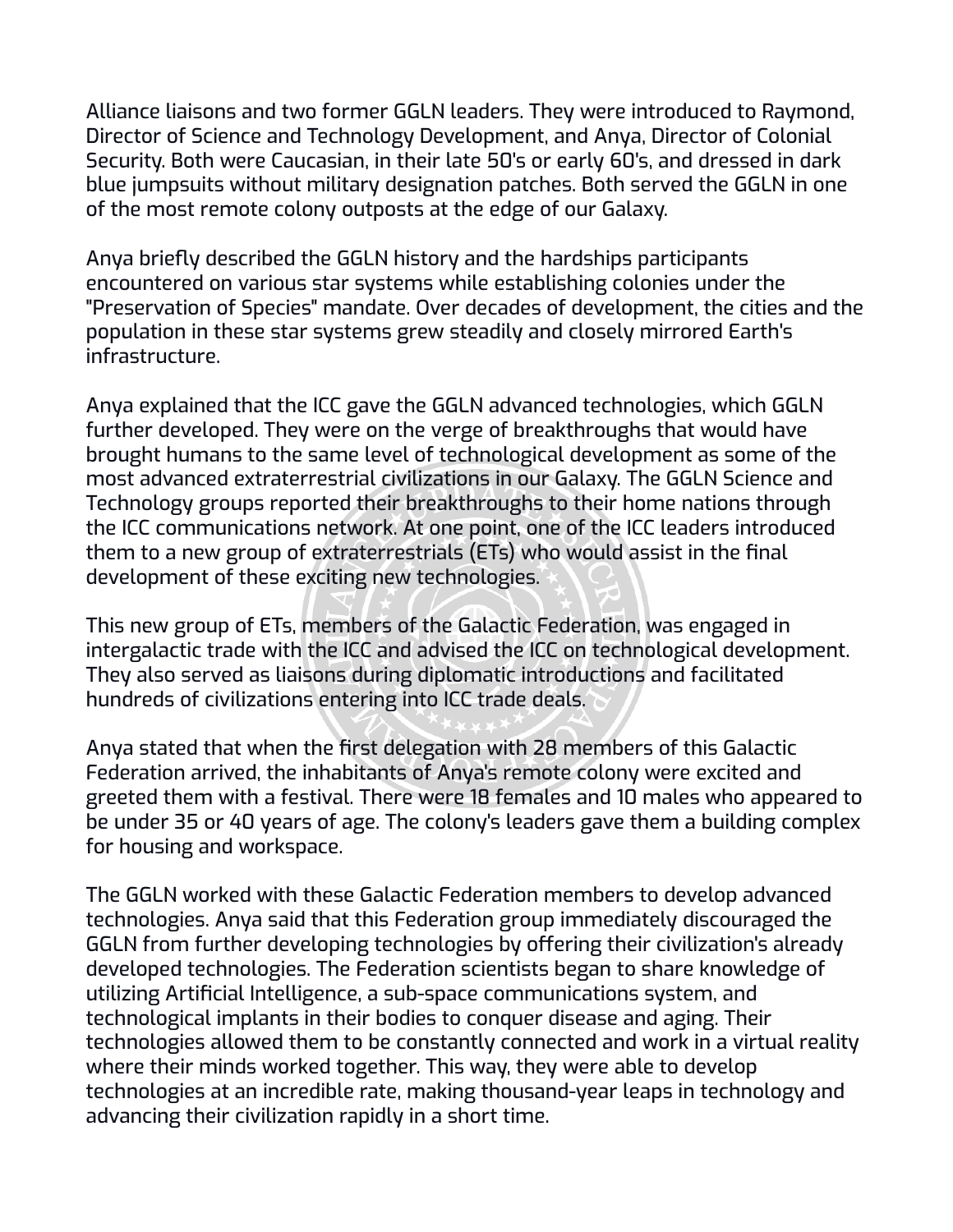The GGLN began to develop, test, and implement the Federation's technologies. During this time, the Federation members started developing physical relationships with men and women from the GGLN colony. Anya explained that she was seduced by the Federation Commander, who increasingly influenced her decision-making process as the relationship developed. She found herself making out-of-character decisions, and even though she was aware, she could not resist.

With the Federation's help, it took GGLN a year to fully develop and test nanites and brain implants. Soon after, the GGLN colony was required to receive the implants, which were impossible to remove. Although GGLN was aware of the Orion Group's "AI God" threat, the Federation convinced them that the technology was safe and that the "AI God" could not gain access.

Around the same time, Anya found out that the Federation Commander secretly had relationships with other women in the GGLN colony. After a few unsuccessful attempts, she broke into the Galactic Federations advanced security system utilizing one of the prototype chips the Federation gave to the GGLN. As the head of security, she started to monitor the Federation's Commander and their communications closely.

Information Anya learned sent chills down her spine. She witnessed a meeting between the Federation Commander and a Tall Grey discussing the progress of their joint mission. The Tall Grey urged the Commander to expedite Human assimilation into the Empire due to the danger of advancing Human technologies negatively impacting the Orion Group and the "AI God's" plan. Anya was horrified after realizing the Federation's hidden agenda and her role in ordering most GGLN security staff to accept implants. She received the implant, which takes 90 days to bond to neurons and integrate into thought patterns. Anya was halfway through the process.

Anya said she panicked. She saved the witnessed communication and backed up all GGLN systems data collected on the Federation members since their arrival. Anya attempted to talk to and show evidence to her security staff and others in leadership positions, but it was too late. They got agitated and refused to look at the evidence. The trusted security team she managed for nearly two decades had already fallen under the influence of the Orion Group and the "AI God." The only person willing to listen to her was Raymond - the engineer in charge of the colony's efforts to reverse engineer the Federation technologies. He was one of the few individuals who had not accepted the implant, which allowed him to witness the behavioral change in those with implants.

Anya and Raymond acted quickly to escape by stealing a long-range vessel with approximately a dozen trusted family members and friends to escape from the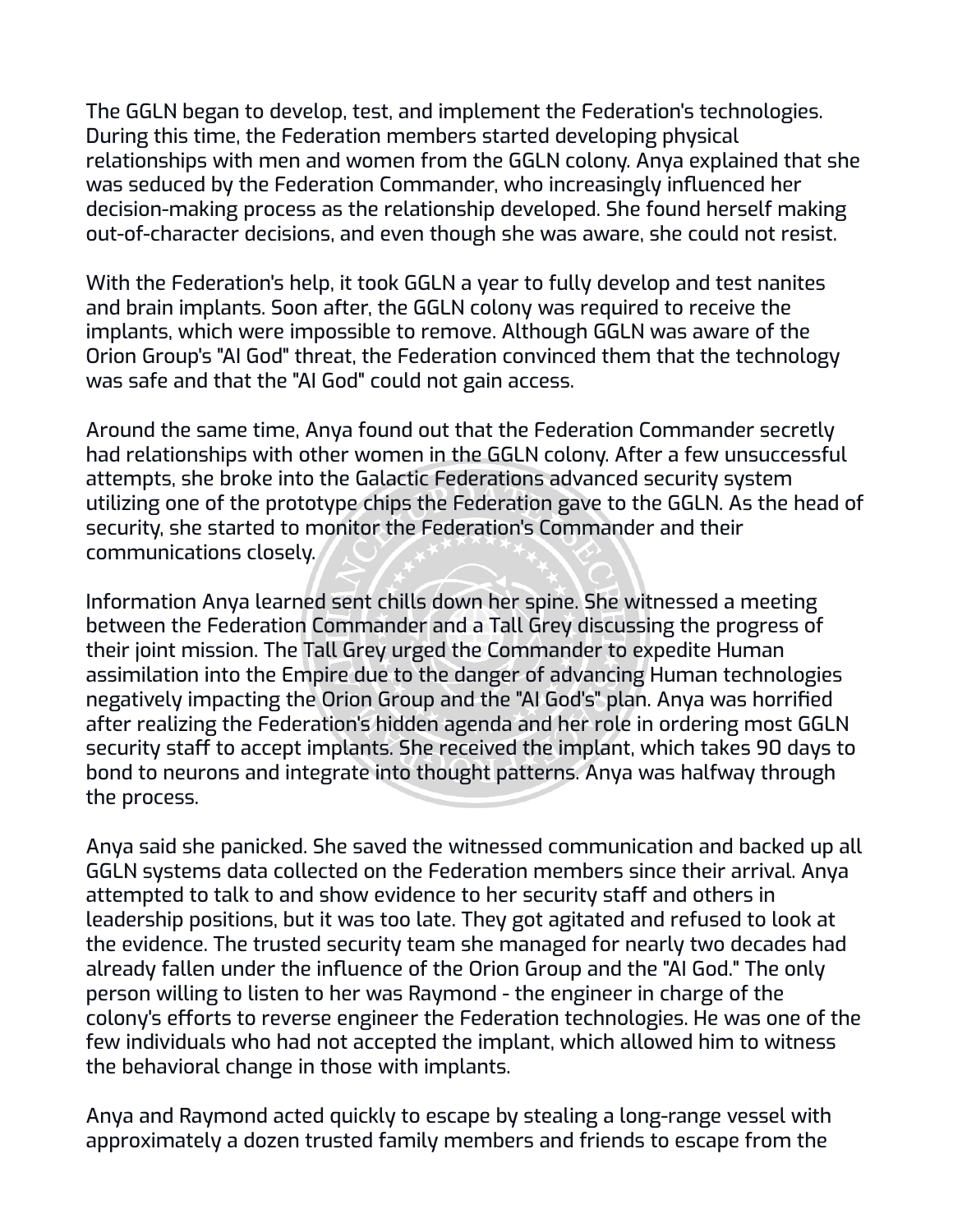compromised colony. They headed to a GGLN military outpost in another solar system where Anya's cousin was stationed. Once they arrived, her cousin copied the evidence and uploaded it to the military intelligence mainframe connected to the quantum correlated communication devices. These devices use quantum entanglement, making the data impossible to intercept or decrypt.

Her cousin helped Anya's small group of refugees replenish their supplies. He gave them the downloaded information from the military mainframe regarding Sigmund's disclosures of the Dark Fleet operations and the Secret Space Program Alliance (SSP Alliance). Anya and her crew used that information to attempt to track down the SSP Alliance for assistance.

They used stealth to travel and stayed off the communications network to avoid detection. They managed to avoid detection for several months when a GGLN military cruiser arrived in the small solar system where they were hiding. The cruiser flew directly to the Moon of a gas giant where the SSP Alliance was in orbit and opened communication channels. Anya's crew immediately began purging computer systems and destroying physical evidence as there was no chance of escaping capture. Anya opened communications with the GGLN military cruiser to buy the crew time and was entirely caught off guard by what happened next.

She heard an individual introduce himself as the Commander of the "Wandering Star," the new flagship of the free colonies. He explained that Anya's evidence and information, disseminated with the help of her cousin, made it through the entire GGLN military network. The GGLN military determined that dozens of colonies were under the control of the Orion Group through their "Federation allies."

Once they saw the evidence, the GGLN colonies, which were not compromised, became enraged. They called for the expulsion of the Federation allies and return to developing the ICC breakthrough technologies. The compromised colonies refused, so the GGLN military contacted the ICC for assistance. The ICC ordered the GGLN military to stand down and continue developing the implant technologies and be prepared to accept the implant technology as soon as it was ready for mass deployment. The ICC ordered the GGLN military to enforce the implant mandate on all GGLN participants.

When the GGLN military brought these orders to the colony leaders, 93 of them came together and declared independence from the ICC and all Earth governments. The GGLN military then pledged allegiance to the new governments of these colonies and was sent out to look for Anya's group and contact the SSP Alliance. Once we heard about the GGLN program's complete collapse, they made contact with us, the SSP Alliance Council. Immediately after, a team of Mayans